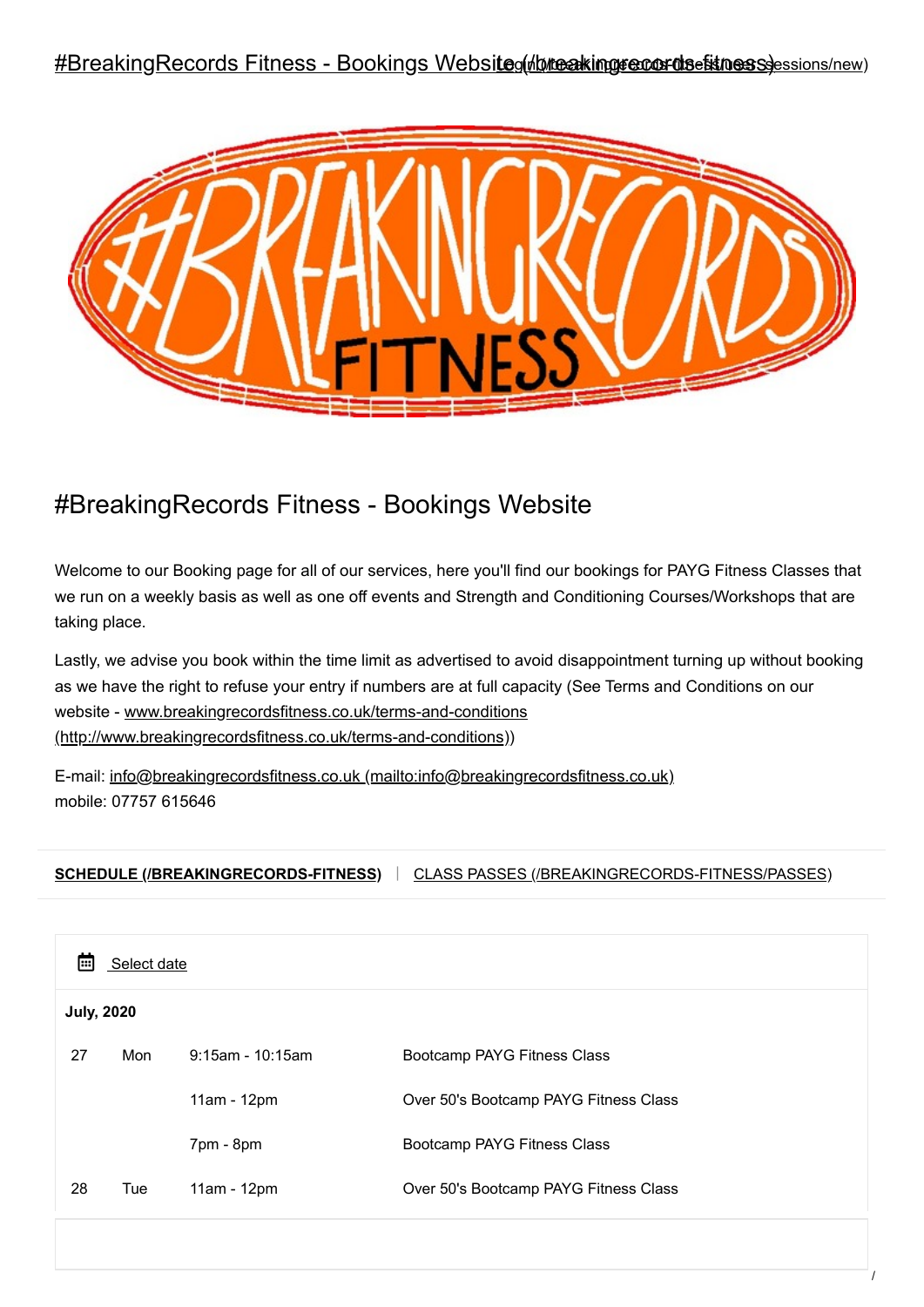|               | <u> #BineakingRecords Fitness - Bookings Websiteg(Abreakingrecordsefitnessessions/new)</u> |                  |                                          |  |  |
|---------------|--------------------------------------------------------------------------------------------|------------------|------------------------------------------|--|--|
|               |                                                                                            | $1pm - 2pm$      | <b>Buggy Bootcamp PAYG Fitness Class</b> |  |  |
| 29            | Wed                                                                                        | 9:15am - 10:15am | Bootcamp PAYG Fitness Class              |  |  |
|               |                                                                                            | 11am - 12pm      | Over 50's Bootcamp PAYG Fitness Class    |  |  |
|               |                                                                                            | $1pm - 2pm$      | <b>Buggy Bootcamp PAYG Fitness Class</b> |  |  |
|               |                                                                                            | 5:45pm - 6:45pm  | Supple Strength PAYG Fitness Class       |  |  |
|               |                                                                                            | 7pm - 8pm        | Bootcamp PAYG Fitness Class              |  |  |
| 30            | Thu                                                                                        | 9:15am - 10:15am | Bootcamp PAYG Fitness Class              |  |  |
|               |                                                                                            | 7pm - 8pm        | Bootcamp PAYG Fitness Class              |  |  |
| 31            | Fri                                                                                        | 7pm - 8pm        | Bootcamp PAYG Fitness Class              |  |  |
| <b>August</b> |                                                                                            |                  |                                          |  |  |
| 3             | Mon                                                                                        | 9:15am - 10:15am | Bootcamp PAYG Fitness Class              |  |  |
|               |                                                                                            | 11am - 12pm      | Over 50's Bootcamp PAYG Fitness Class    |  |  |
|               |                                                                                            |                  |                                          |  |  |

Times shown in timezone: London

### **Bootcamp PAYG Fitness Class**

[View details \(/breakingrecords-fitness/e/ev-s6co-20200722091500\)](https://bookwhen.com/breakingrecords-fitness/e/ev-s6co-20200722091500)

- Wednesday, 22 July '20 9:15am 10:15am
- Swadffham Recreation Ground, Haspells Road, Swaffham
- 20 spaces available

#### <span id="page-1-0"></span>[INFORMATION](#page-1-0)

#### **Details**

Bootcamp sessions are fun, varied with a upbeat and energizing atmosphere and music and we welcome all levels of fitness. Every week is different, we include Kettlebells, Combat to music, floor work to tone your stomach and some higher intensity rounds to burn more calories.

COVID-19: All classes are conducted outside with strict capacity and within social distancing guidelines for the time being. If adverse weather conditions affect the class, we reserve the right to transfer the class to remote online basis as a one off - notice will be given of 2 hours before fitness class starts for you to join in. Please note we would like for all customers to bring their own equipment where possible as we are trying to limit the equipment needed.

 $\lambda$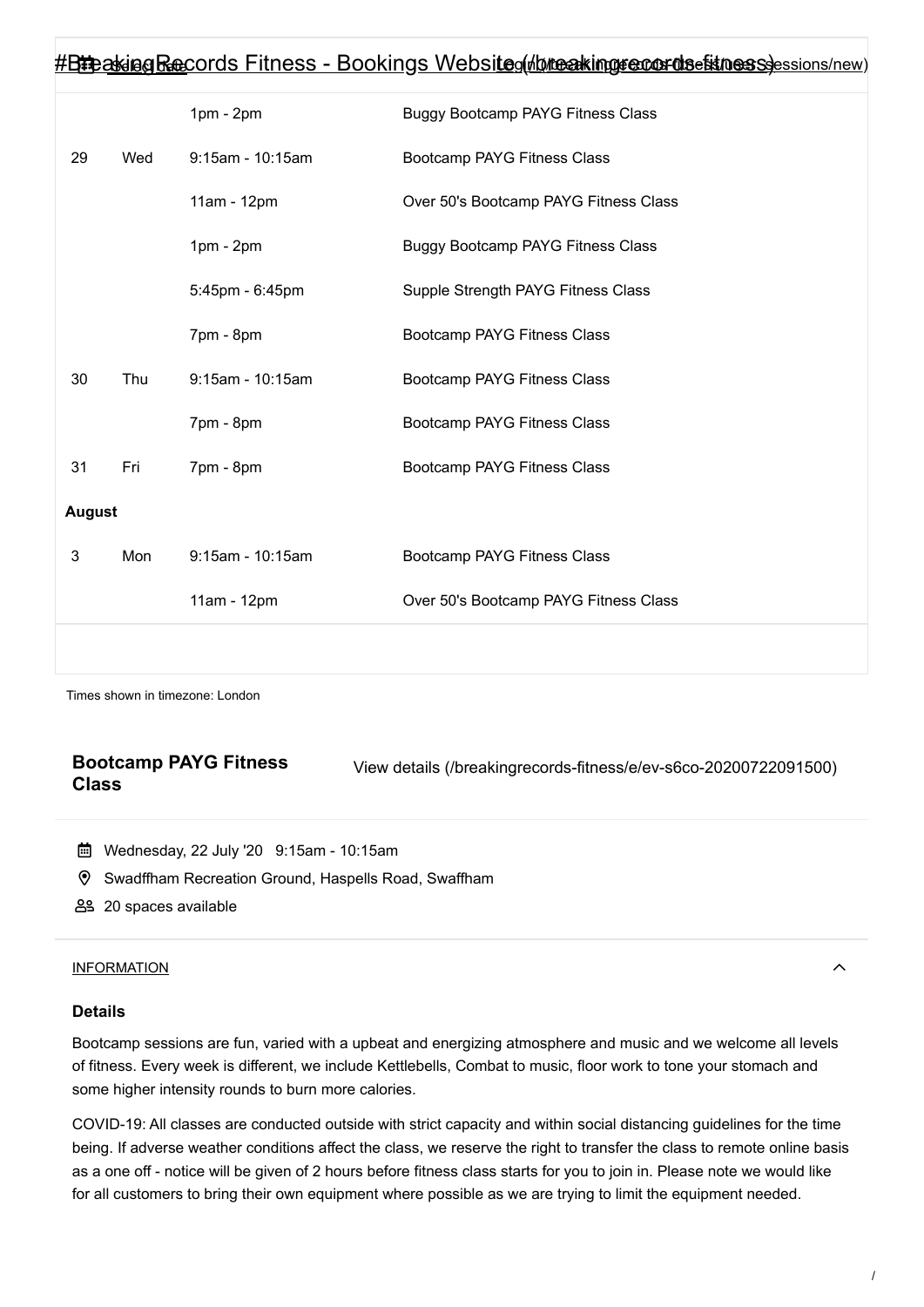[Disclaimer - Once every month, we host a series of Fitness Tests and Fitness Challenges inhouse to benefit](https://bookwhen.com/breakingrecords-fitness) all #BreakingRecords Filmess <sub>s</sub> Bookings Websited breakingrecords (to stape) here.

their workouts - unfortunately we cannot advertise specific fitness tests that you may not enjoy or dislike, and only Fitness Challenges are disclosed to the public vis social media for a chance to win prizes. Suitable levels of intensity are for Beginners to Advance.

For all PAYG's only for bookings online. Please book by 8:00pm to avoid disappointment. Non-Members using the 30 day passes must be done online to sort out ticket bookings for classes. All bookings and payments are nonrefundable.

Members please contact us internally direct for booking this class if you have a loyalty card! If you want to sign up as a Member and book classes direct with us including loyalty card discounts, use the link provided [http://www.breakingrecordsfitness.co.uk/membership-sign-up \(http://www.breakingrecordsfitness.co.uk/membership](http://www.breakingrecordsfitness.co.uk/membership-sign-up)sign-up)

| <b>LOCATION</b>                                                   | $\checkmark$ |  |  |  |  |
|-------------------------------------------------------------------|--------------|--|--|--|--|
| <b>TICKETS</b>                                                    |              |  |  |  |  |
| <b>PAYG Normal</b>                                                | Unavailable  |  |  |  |  |
| £6.00                                                             |              |  |  |  |  |
| Available until Tue 21 Jul 8pm                                    |              |  |  |  |  |
| Can be booked using class pass (/breakingrecords-fitness/passes): |              |  |  |  |  |
| • 6 Session Pass for 30 days                                      |              |  |  |  |  |
| <b>PAYG Late Booking Normal</b>                                   | Unavailable  |  |  |  |  |

[Select more \(/breakingrecords-fitness\)](https://bookwhen.com/breakingrecords-fitness)

Available until **Wed 22 Jul 7:15am**

[View selections \(/breakingrecords-fitness/basket\)](https://bookwhen.com/breakingrecords-fitness/basket)

## **CONTACT**

**£10.00**

- #BreakingRecords Fitness
- 62 Brackenwoods Necton PE37 8EX
- 07757615646 *ل*ى

 [info@breakingrecordsfitness.co.uk \(mailto:info@breakingrecordsfitness.co.uk\)](mailto:info@breakingrecordsfitness.co.uk) [http://www.breakingrecordsfitness.co.uk \(http://www.breakingrecordsfitness.co.uk\)](http://www.breakingrecordsfitness.co.uk/)